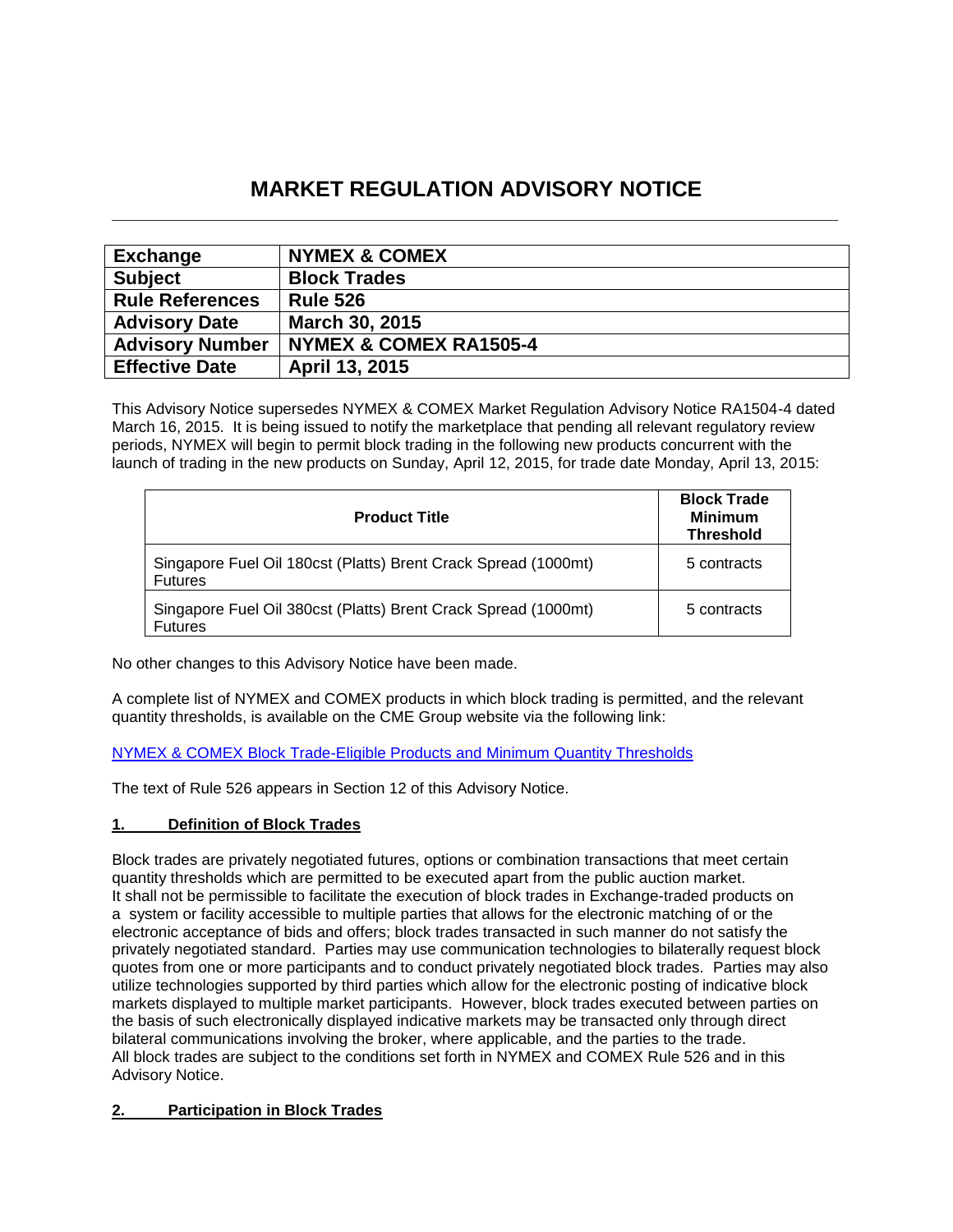Each party to a block trade must be an Eligible Contract Participant as that term is defined in Section 1a of the Commodity Exchange Act. Eligible Contract Participants generally include exchange members and member firms, broker/dealers, government entities, pension funds, commodity pools, corporations, investment companies, insurance companies, depository institutions and high net-worth individuals. Commodity trading advisors and investment advisors who are registered or exempt from registration, and foreign persons performing a similar role and subject as such to foreign regulation, may participate in block transactions provided they have total assets under management exceeding \$25 million and the block trade is suitable for their customers.

A customer order may be executed by means of a block trade only if the customer has specified that the order be executed as a block trade.

Orders may not be bunched to meet the minimum block quantity thresholds.

## **3. Time and Prices of Block Trades**

Block trades may be executed at any time, including times during which the public auction market is closed.

Block trades must be transacted at prices that are **"fair and reasonable"** in light of (i) the size of the transaction, (ii) the prices and sizes of other transactions in the same contract at the relevant time, (iii) the prices and sizes of transactions in other relevant markets, including, without limitation, the underlying cash market or related futures markets, at the relevant time, and (iv) the circumstances of the markets or the parties to the block trade. Notwithstanding the foregoing, options priced at cabinet **may not** be transacted as a block trade.

The trade price must be consistent with the minimum tick increment for the market in question. Additionally, each outright transaction and each leg of any block eligible spread or combination trade must be executed at a single price.

Block trade prices are reported independently of transaction prices in the regular market and are not included as part of the daily trading range. Block trade prices do not elect conditional orders (e.g. stop orders) or otherwise affect orders in the regular market.

#### **4. Block Trade Minimum Quantities for Outrights, Spreads and Combinations**

The block trade minimum quantity requirements for outright futures and options are set forth in the list of block trade eligible products which is available on the CME Group website via the following link:

## [NYMEX & COMEX Block Trade-Eligible Products and Minimum Quantity Thresholds](http://www.cmegroup.com/clearing/trading-practices/NYMEX-COMEXblock-trade.html)

a) Intra-Commodity Futures Spreads and Futures Combinations and Intra-Commodity Options Spreads and Options Combinations

These spreads and combination transactions may be executed as block trades provided that the sum of the quantities of the legs of the transaction meets the minimum block quantity threshold.

b) Inter-Commodity Futures Spreads and Futures Combinations and Inter-Commodity Options Spreads and Options Combinations

These spreads and combination transactions may be executed as block trades provided that the sum of the quantities of the legs of the transaction meets the larger of the threshold requirements for the underlying products.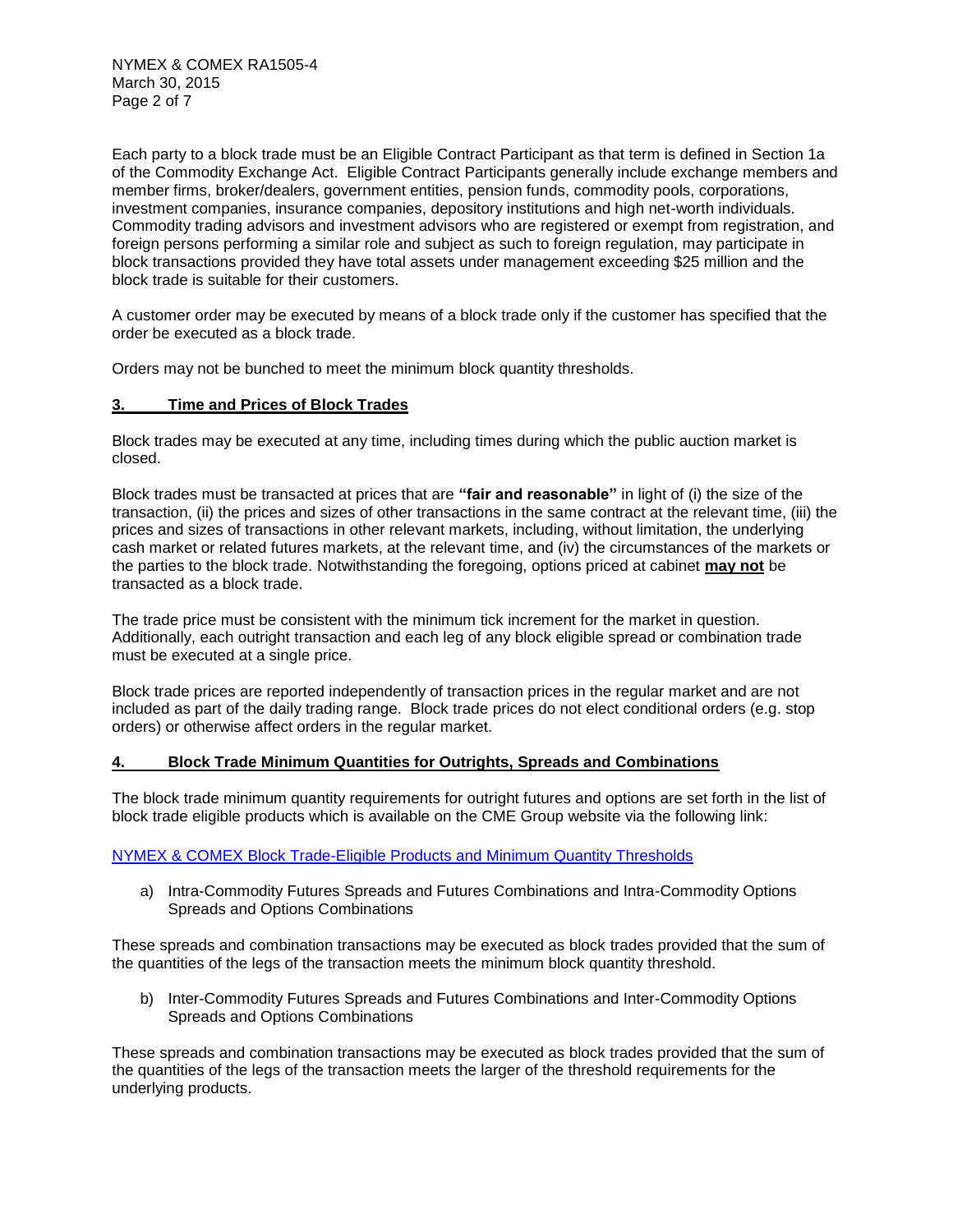NYMEX & COMEX RA1505-4 March 30, 2015 Page 3 of 7

## c) Options/Futures Spreads

Options/futures spreads may be executed as block trades provided that the options component of the spread meets the minimum quantity threshold for the outright option or option combination and the quantity of futures executed is consistent with the delta of the options component of the spread.

# **5. TAS & TAM Block Trades**

Certain block-eligible futures contract months may be executed as block trades and assigned the current day's settlement price or any valid price increment ten ticks higher or lower than the settlement price ("TAS block trades"). Certain block-eligible futures contract months may also be executed as block trades and assigned the current day's marker price or any valid price increment ten ticks higher or lower than the marker price ("TAM block trades").

Additionally, intra-commodity calendar spreads may be executed as TAS or TAM block trades provided that the underlying spread is eligible for TAS or TAM trading. Please refer to the most recent Advisory Notice on TAS and TAM transactions for the list of products, contract months and spreads for which TAS or TAM pricing is permitted.

The pricing of the legs of a TAS or TAM calendar spread block trade will be calculated as follows:

- The nearby leg of the spread will always be priced at the settlement or marker price, as applicable, for that contract month.
- The far leg of the spread will be priced at the settlement or marker price, as applicable, for that contract **minus** the allowable TAS or TAM price increment traded (–10 through +10), except in circumstances where the traded TAS or TAM price is the actual settlement or marker price of the contract.

TAS block trades, including eligible TAS calendar spread block trades, may not be executed on the last day of trading in an expiring contract.

The products and contract months in which TAS and TAM block trades are permitted are set forth in the list of block trade eligible products which is available on the CME Group website via the following link:

[NYMEX & COMEX Block Trade-Eligible Products and Minimum Quantity Thresholds](http://www.cmegroup.com/clearing/trading-practices/NYMEX-COMEXblock-trade.html)

#### **6. Block Trade Price Reporting Requirements**

#### a) Time Requirements

Block trades in the following list of products must be price reported to the exchange within **five minutes** of the transaction.

- Brent Crude Oil Penultimate Financial futures (BB)
- Brent Crude Oil Last Day Financial futures (BZ)
- Light Sweet Crude Oil futures (CL)
- Gulf Coast Sour Crude Oil futures (MB)
- New York Harbor ULSD Heating Oil futures (HO)
- Henry Hub Natural Gas futures (NG)
- RBOB Gasoline futures (RB)
- NYMEX Cocoa, Coffee, Cotton and No. 11 Sugar futures (CJ, KT, TT and YO)
- Gold futures (GC)
- Silver futures (SI)
- Copper futures (HG)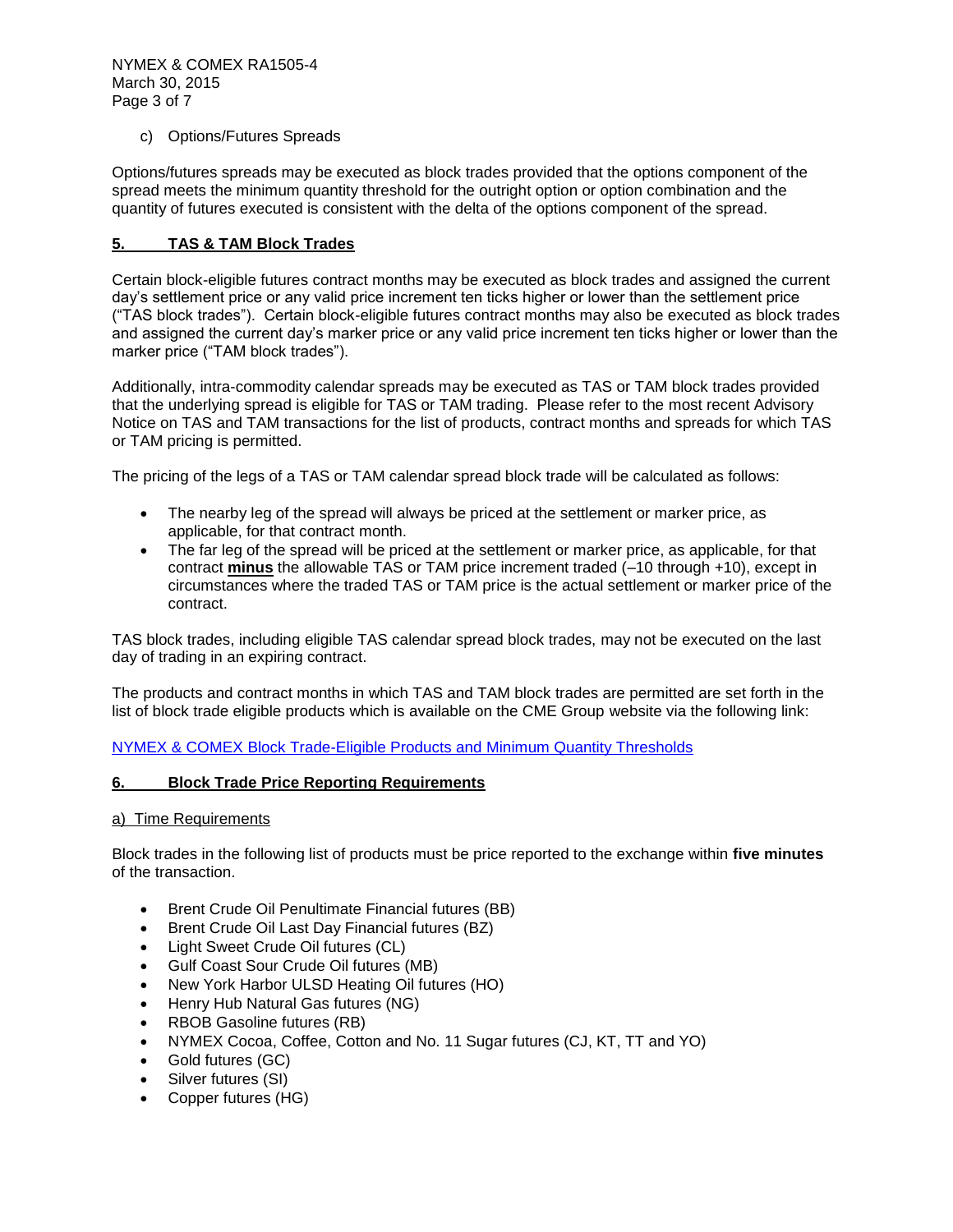NYMEX & COMEX RA1505-4 March 30, 2015 Page 4 of 7

Block trades in all other block-eligible NYMEX and COMEX products must be price reported to the exchange within **15 minutes** of the transaction. If the block transaction involves a spread or combination that includes certain legs subject to a five minute reporting requirement and other legs subject to a 15 minute reporting requirement, the reporting requirement for the transaction will be 15 minutes.

## b) Reporting Obligation

Price reporting obligations are the responsibility of the seller, unless otherwise agreed to by the principal counterparties to the block trade; however, in the case of a brokered transaction, the price reporting obligation is the responsibility of the broker handling the block trade, unless otherwise agreed to by the principal counterparties to the block trade. For purposes of the foregoing, the term "seller" refers to the principal counterparty acting as the seller of the block trade.

The failure to submit timely, accurate and complete block trade reports may subject the party responsible for the reporting obligation to disciplinary action. Parties shall not be sanctioned for block reporting infractions deemed to arise from factors beyond the reporting party's control (e.g. the block trade fails the CME ClearPort automated credit check.)

#### c) Reporting Methods

Block trades must be price reported to the exchange via one of the methods described below:

#### i) CME ClearPort

Block trades may be electronically submitted directly to CME Clearing via CME ClearPort. Block trades may also be price reported to the CME ClearPort Facilitation Desk by calling **1.800.438.8616**  or via email at [FacDesk@cmegroup.com.](mailto:FacDesk@cmegroup.com) In either case, all of the data and information elements required in d) below must be submitted.

For information on reporting block trades through CME ClearPort, please contact customer service at 1.800.438.8616 or via email at [ClearPort@cmegroup.com.](mailto:ClearPort@cmegroup.com)

#### ii) CME Direct

Block Trades may be electronically submitted to CME Clearing via entry on the CME Direct platform, which will satisfy the price reporting requirement. The CME Direct platform is directly connected to CME ClearPort. For information on submitting Block Trades through CME Direct, please contact CME Direct Support at [CMEDirectSupport@cmegroup.com.](mailto:CMEDirectSupport@cmegroup.com)

#### iii) Trading Floor

Block trades negotiated on the trading floor may either be electronically submitted directly to CME Clearing via CME ClearPort pursuant to i) above or may be price reported to exchange staff at the Master Pulpit.

#### d) Information Required when Reporting Block Trades

When reporting a block trade, the following information will be required:

- Contract, contract month and contract year for futures, and, additionally for options, strike price and put or call designation;
- Quantity of the trade or, for spreads and combinations, the quantity of each leg of the trade;
- Price of the trade or, for spreads and combinations, the price of each leg of the trade;
- Buyer's clearing firm and seller's clearing firm;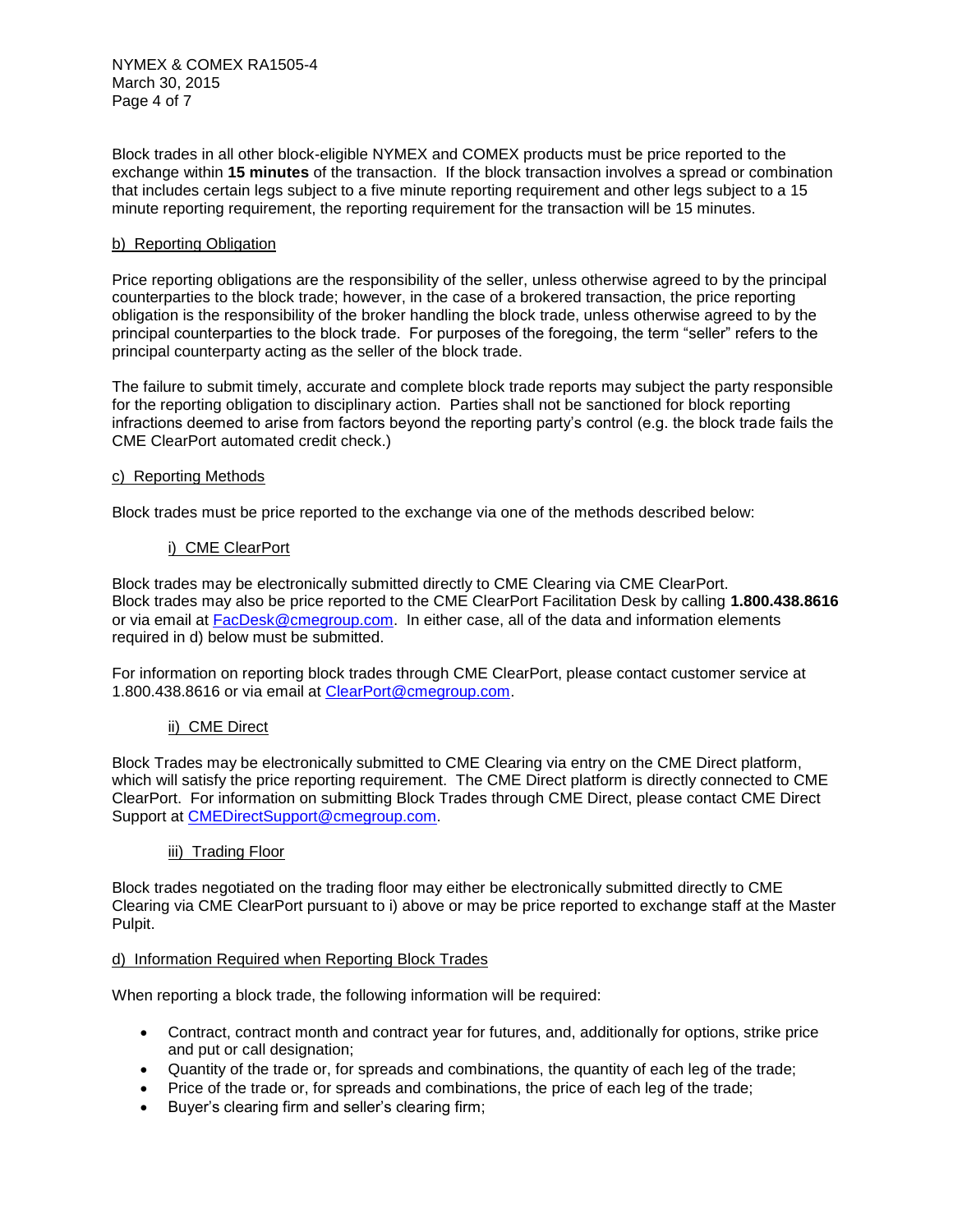- Name and phone number of the party reporting the trade (for block trades reported on the trading floor or reported via telephone or email to the CME ClearPort Facilitation Desk);
- For block trades reported via phone or email to the CME ClearPort Facilitation Desk, counterparty name and contact information must also be provided for trade verification purposes; and
- Execution time (to the nearest minute in Eastern Time) of the trade. The execution time is the time at which the trade was consummated.

Market participants must exercise diligence in accurately reporting the execution time of the block trade. The reporting of inaccurate execution times may result in disciplinary action.

## **7. Block Trade Submission Requirements to CME Clearing**

Block trades price reported to Exchange staff at the Master Pulpit on the trading floor must be entered by the seller or his designated representative into the CME clearing system within 30 minutes of execution and must contain the material terms of the trade, including the allocation to the correct clearing firm unless the trade will clear at the seller's qualifying clearing member firm. Within 30 minutes after entry by the seller, the buyer or his designated representative must enter into the CME clearing system a time of execution for the trade, note any disagreement with any of the terms of the trade entered by the seller, and allocate the trade to the correct clearing firm unless the trade will clear at the buyer's qualifying clearing member firm. When reporting spread or combination transactions, each leg must be entered individually. Separate submission to the CME clearing system is not required in the event that the block trade is directly entered into CME ClearPort, CME Direct or reported to the CME ClearPort Facilitation Desk.

#### **8. Block Trade Recordkeeping**

Complete order records for block trades must be created and maintained pursuant to Rule 536 and CFTC Regulations. Additionally, the time of execution of the block trade must also be recorded for all block trades.

## **9. Dissemination of Block Trade Information**

The date, execution time, contract month, price and quantity of block trades are displayed on the CME Group website at the following link: [Block Trades.](http://www.cmegroup.com/tools-information/blocktrades.html)

Block trade prices are published separately from transactions in the regular market.

Block trade volume is also identified in the daily volume reports published by the exchange.

# **10. Use of Nonpublic Information Regarding Block Trades**

Parties involved in the solicitation or negotiation of a block trade may not disclose the details of those communications to any other party for any purpose other than to facilitate the execution of the block trade. Parties privy to nonpublic information regarding a consummated block trade may not disclose such information to any other party prior to the public report of the block trade by the Exchange. A broker negotiating a block trade on behalf of a customer may disclose the identity of the customer to potential counterparties, including the counterparty with which the block trade is consummated, only with the permission of the customer.

Pre-hedging or anticipatory hedging of any portion of a block trade in the same product or a closelyrelated product based upon a solicitation to participate in a block trade is not permitted. A closely related product is a product that is highly correlated to, serves as a substitute for, or is the functional economic equivalent of the product being traded as a block.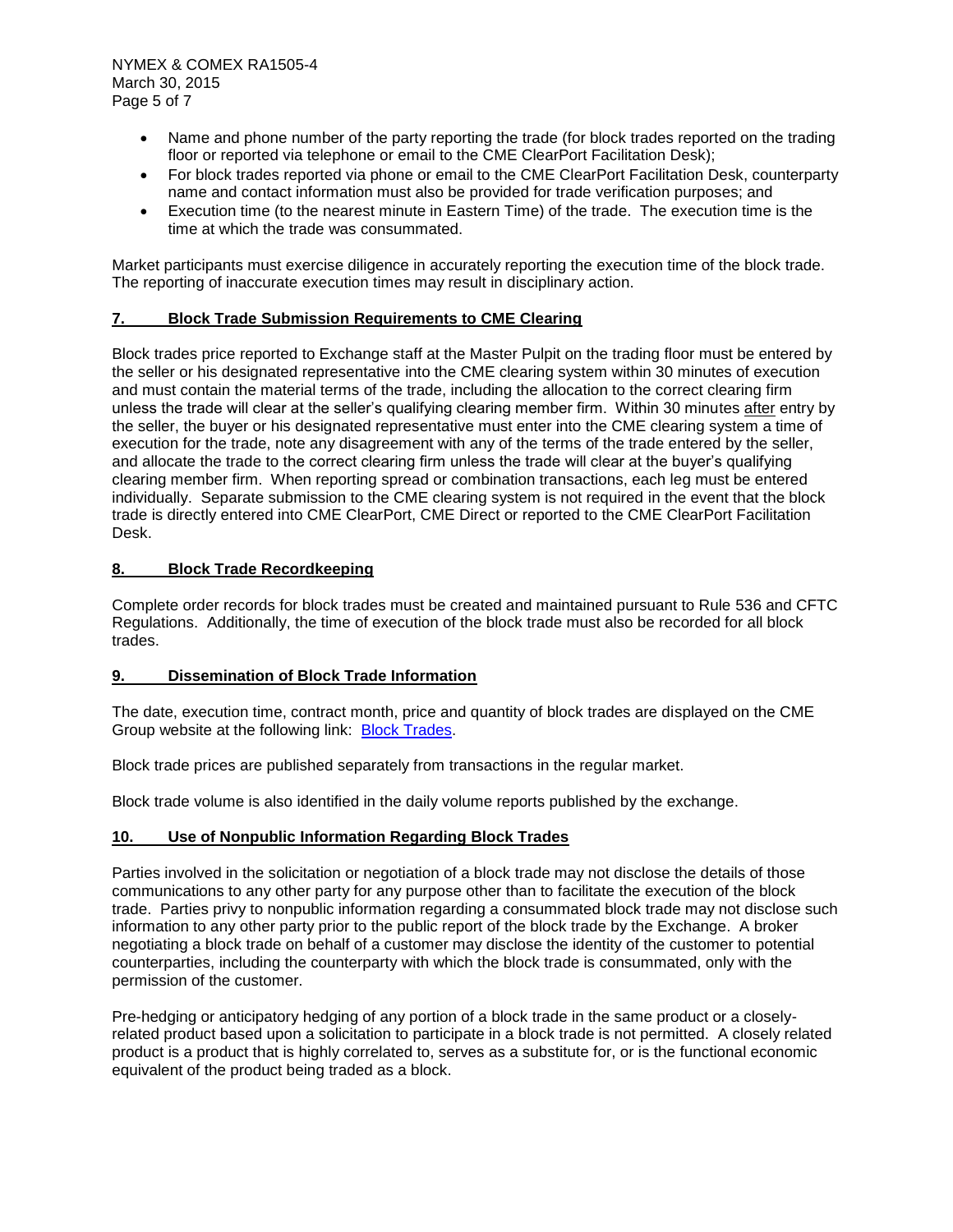Counterparties to a block trade are permitted to initiate trades to hedge or offset the risk associated with the block trade following the consummation of the block trade, including during the period preceding the public report of the block trade by the Exchange.

Except as provided above, parties privy to nonpublic information attendant to a block trade are prohibited from trading in the same product or a closely-related product for the purpose of taking advantage of such information prior to the public report of the block trade by the Exchange. This prohibition is not intended to preclude such parties from continuing to transact in the marketplace in the context of their normal business; rather, it precludes parties in possession of actionable nonpublic information regarding an imminent block trade or report of a block trade from specifically using such information to their advantage. Information regarding a block trade is considered to be nonpublic until such time that the block trade details have been disseminated to the marketplace by the Exchange or the information can otherwise be demonstrated to have become stale or obsolete.

Parties solicited to provide a two-sided block market are not deemed to be in possession of nonpublic information provided that side of market interest is not disclosed in the context of the solicitation.

#### **11. Block Trades between Different Accounts with Common Beneficial Ownership**

Block trades between different accounts with common beneficial ownership are prohibited unless 1) each party's decision to enter into the block trade is made by an independent decision-maker; 2) each party has a legal and independent bona fide business purpose for engaging in the block trade; and 3) the block trade is executed at a fair and reasonable price. In the absence of satisfying all of the aforementioned requirements, the transaction may constitute an illegal wash trade prohibited by Rule 534 ("Wash Trades Prohibited").

#### **12. Text of NYMEX & COMEX Rule 526**

#### **Rule 526 BLOCK TRADES**

The Exchange shall designate the products in which block trades shall be permitted and determine the minimum quantity thresholds for such transactions. The following shall govern block trades:

- A. A block trade must be for a quantity that is at or in excess of the applicable minimum threshold. Orders may not be aggregated in order to achieve the minimum transaction size, except by those entities described in Sections I. and J.
- B. Each party to a block trade must be an Eligible Contract Participant as that term is defined in Section 1a(18) of the Commodity Exchange Act.
- C. A member shall not execute any order by means of a block trade for a customer unless such customer has specified that the order be executed as a block trade.
- D. The price at which a block trade is executed must be fair and reasonable in light of (i) the size of the block trade, (ii) the prices and sizes of other transactions in the same contract at the relevant time, (iii) the prices and sizes of transactions in other relevant markets, including without limitation the underlying cash market or related futures markets, at the relevant time, and (iv) the circumstances of the markets or the parties to the block trade.
- E. Block trades shall not set off conditional orders (e.g., Stop Orders and MIT Orders) or otherwise affect orders in the regular market.
- F. Unless otherwise agreed to by the principal counterparties to the block trade, the seller, or, in the case of a brokered transaction, the broker handling the block trade, must ensure that each block trade is reported the Exchange within five minutes of the time of execution in the following futures products: Brent Crude Financial, Brent Crude Oil Last Day Financial, Light Sweet Crude Oil, Gulf Coast Sour Crude Oil, New York Harbor ULSD Heating Oil, Henry Hub Natural Gas, RBOB Gasoline, Cocoa, Coffee, Cotton, No. 11 Sugar, Gold, Silver and Copper. In all other block-eligible futures products and all block-eligible options products, the seller must ensure that each block trade is reported to the Exchange within fifteen minutes of the time of execution. The report must include the contract, contract month, price, quantity of the transaction, the respective clearing members, the time of execution, and, for options, strike price, put or call and expiration month. The Exchange shall promptly publish such information separately from the reports of transactions in the regular market.
- G. Block trades must be reported to the Clearing House in accordance with an approved reporting method.